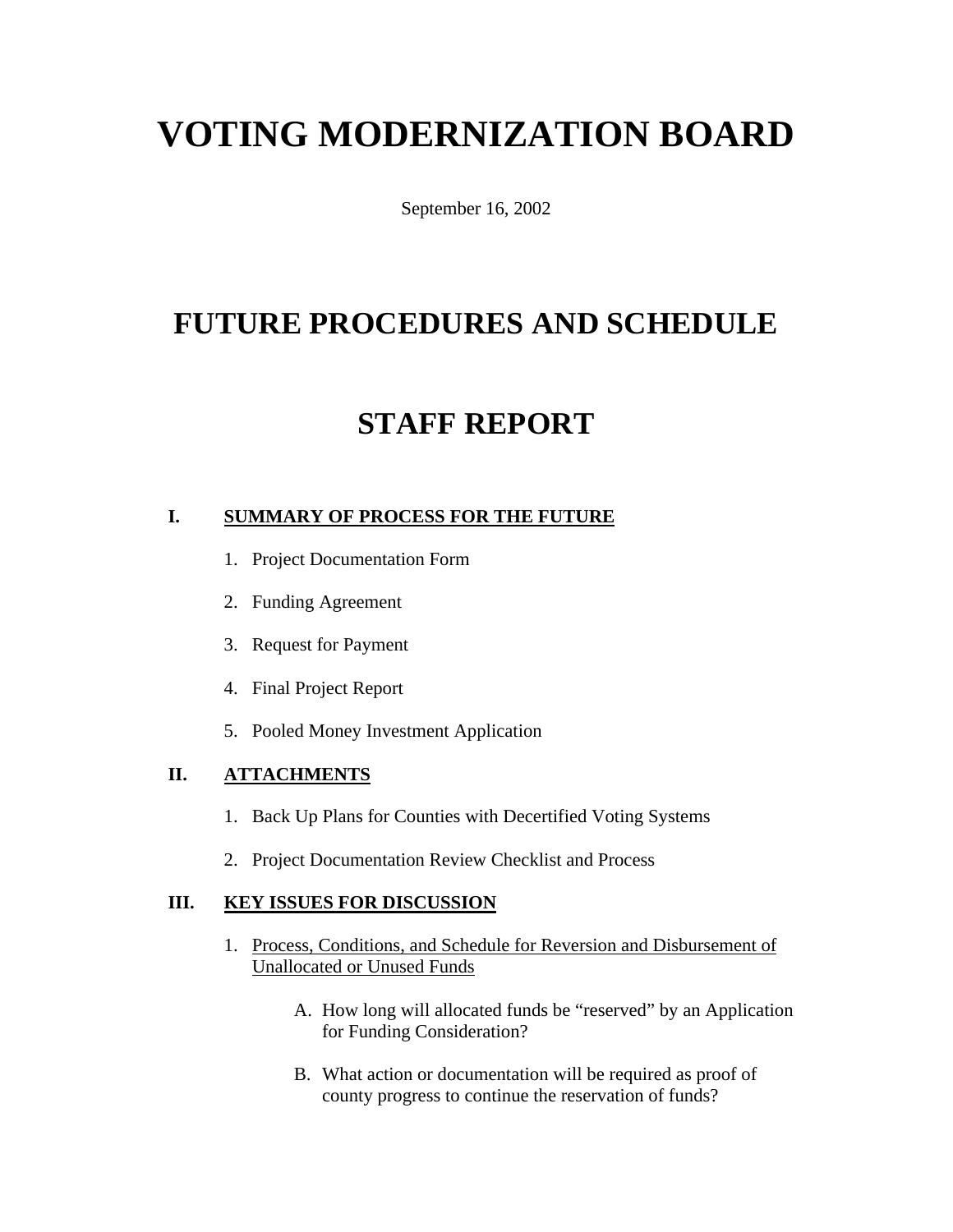- C. Should counties with "phased" implementation have a series of deadlines to demonstrate progress?
- D. Will unused and unclaimed funds that revert to the Voting Modernization Board for reallocation be distributed according to the same formula used for the initial disbursement, or on some other basis?
- E. Which counties will be eligible to apply for funds in subsequent funding rounds?
- 2. Voting Modernization Board Meeting Schedule to Accommodate "Flow Basis" of Funding Process
	- A. Meeting schedule
	- B. Deadline for document submittal prior to VMB meeting
	- C. Resubmittal of Project Documentation Form if first submittal is not accepted by VMB
- 3. Questions and Clarifications
	- A. Does the \$3,000 per machine standard adopted by the VMB apply only to touch screen voting systems?
	- B. Should the state pay on invoices or reimburse on paid invoices?
	- C. If a county finances its purchase, or enters into a lease purchase agreement, are any costs other than the direct purchase costs (i.e. interest) recoverable through Proposition 41 funds?
	- D. If a county has a clause in its contract indicating it will receive a refund on the system it purchases if the vendor sells the system for a lower amount to another county, should the state recover this refund?
	- E. If federal election reform legislation is enacted after approval of Applications for Funding Consideration, or after Project Documentation Forms are submitted, can a county amend its filing?